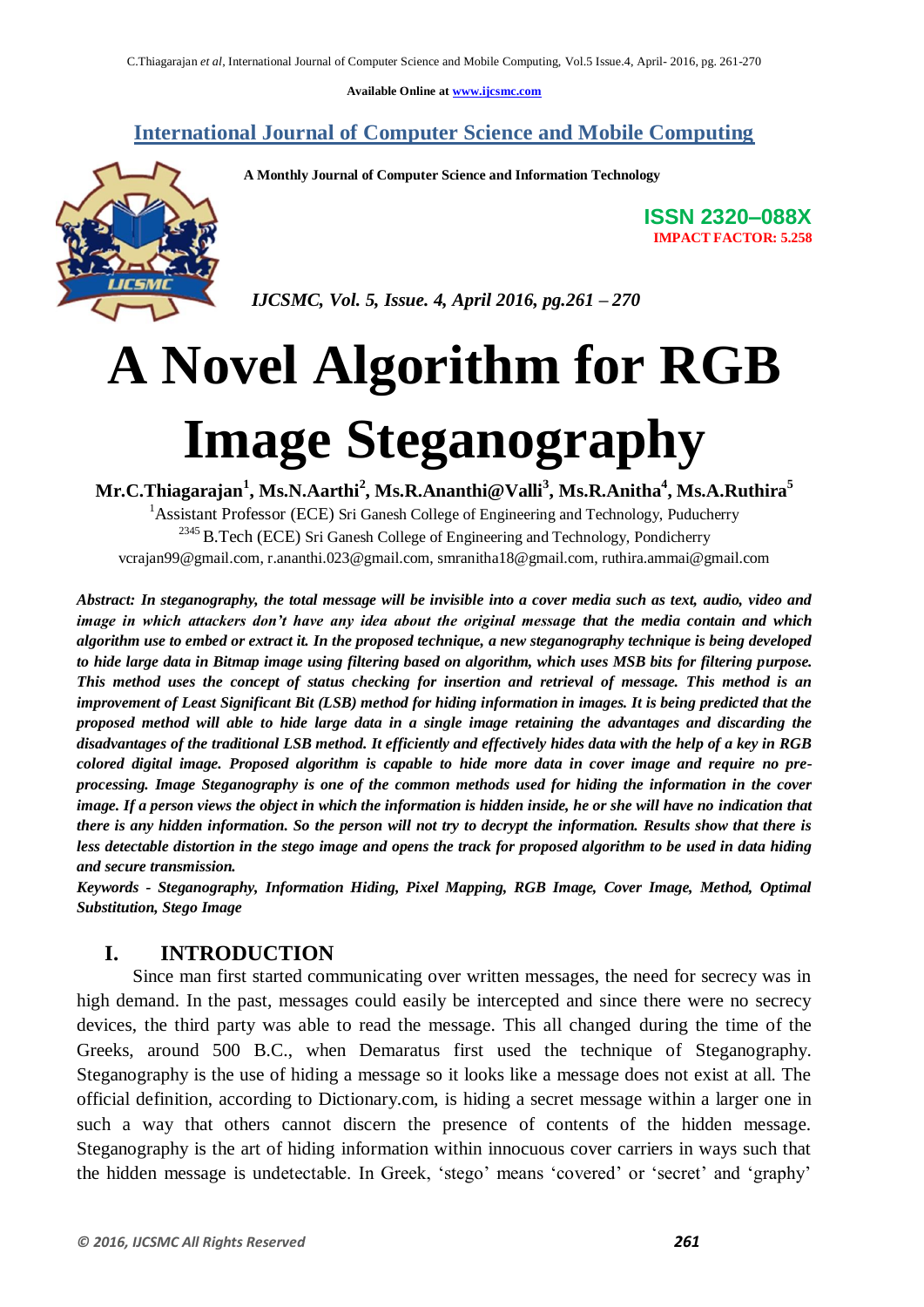means to 'write' and therefore, steganography becomes "covered or secret writing". The information to be hidden is embedded into the cover object which can be a text matter, some image or some audio/video file in such a way that the very existence of the message is undetected by maintaining the appearance of the resulted object exactly same as the original. The main goal of steganography is to hide that fact the message is present in the transmission. A majority of the messages hidden today are hidden inside digital images, audio files or video files.

## **Types of Steganography:**

- 1) Text steganography: It is not widely used very often because files have small amount of redundant data.
- 2) Image steganography: This is used widely for hiding information in the cover image.
- 3) Audio/Video steganography

# **CRYPTOGRAPHY VS STEGANOGRAPHY**

Cryptography is the science of encrypting data in such a way that one cannot understand the encrypted message, whereas in steganography the mere existence of data is concealed, such that even its presence cannot be noticed.

Using cryptography might raise some suspicion whereas in steganography the existence of secret message is invisible and thus not known.



**Fig1: Diagram of Steganography**

We can think of steganography as an extension of cryptography, and it is commonly used under the circumstances where encryption is not allowed.

The basic principle of Steganography is carried out into two phases – 1. Sender Side Phase 2.Receiver Side Phase. In Sender Side Phase, Steganography Embedding Algorithm will takes three inputs - i) Secret Message ii.) Cover Image iii.)Stego-Key. After embedding data behind cover image embedding algorithm produce a new Stego image as output.

This newly generated Stego Image is transmitted to the designated Receiver over communication channel. In Receiver Side Phase, Steganography Extraction Algorithm will also takes two inputs – i.) Stego Image ii.)Stego-Key. After processing Stego image with the help of Stego-Key extraction algorithm will produce original secret message as output. This paper is organized into several following sections - Section – II describes image steganography in the field of data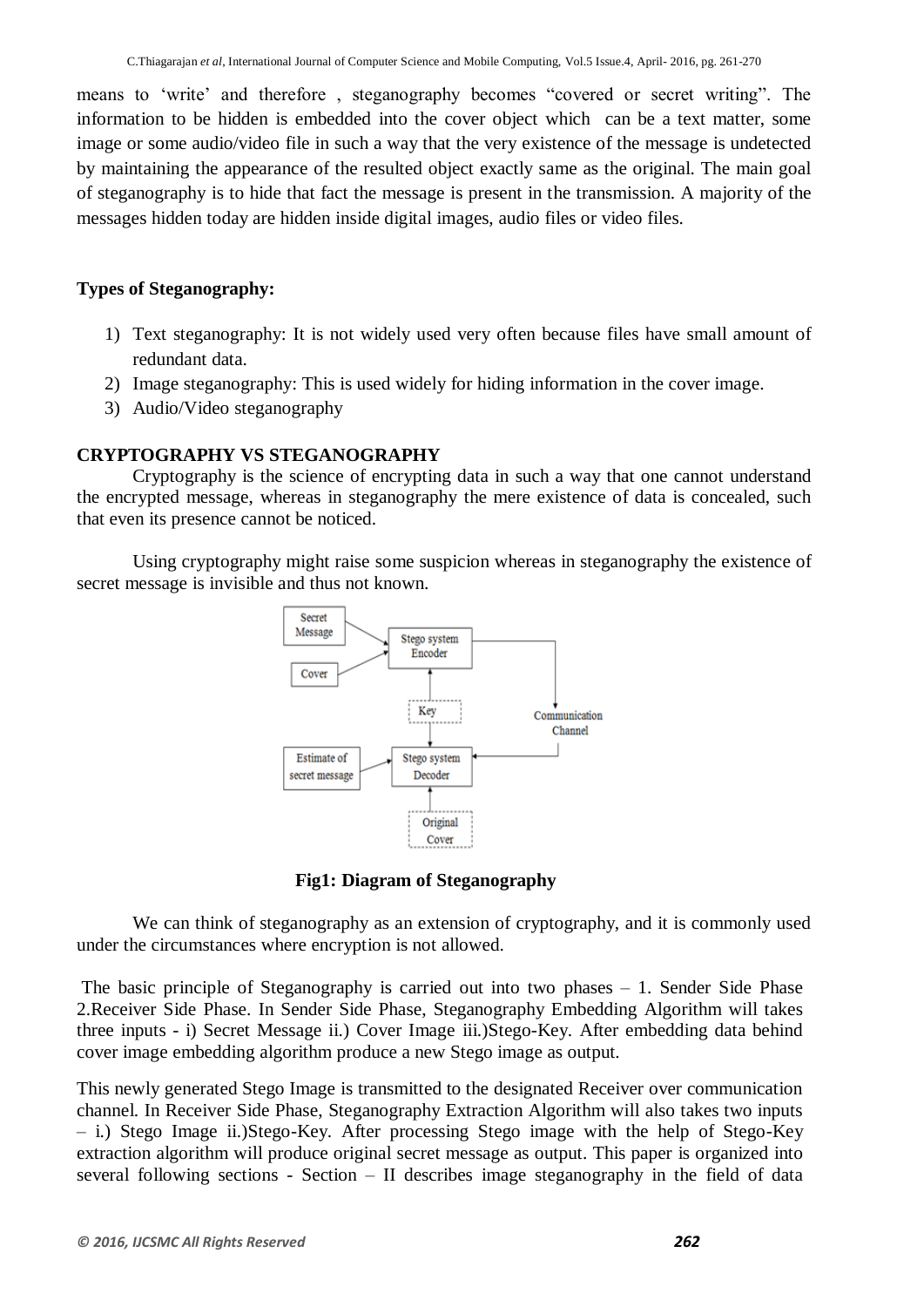hiding. Section –III deals with the details of pixel mapping method. Section – IV&V explains the existing and proposed algorithm. Section – VI&VII describe result analysis conclusion.

Steganography is different from cryptography so both can be seen as complement to each other"s. In cryptography plaintext/secret message is encoded into cipher form so that an attacker cannot easily decode cipher text into original secret message on the other hand Steganography is used to hide the existence of secret payload.

# **II. IMAGE STEGANOGRAPHY**

As stated earlier, images are the most popular cover objects used for steganography.

In the domain of digital images many different image file formats exist, most of them for specific applications. For these different image file formats, different steganographic algorithms exist.

There are three stages performed in the image steganography. They are:

- 1. Image definition
- 2. Image Compression
- 3. Image and Transform domain

# **Encoding:**



**Hidden Message** 

**Figure 2: Flowchart of Encoding**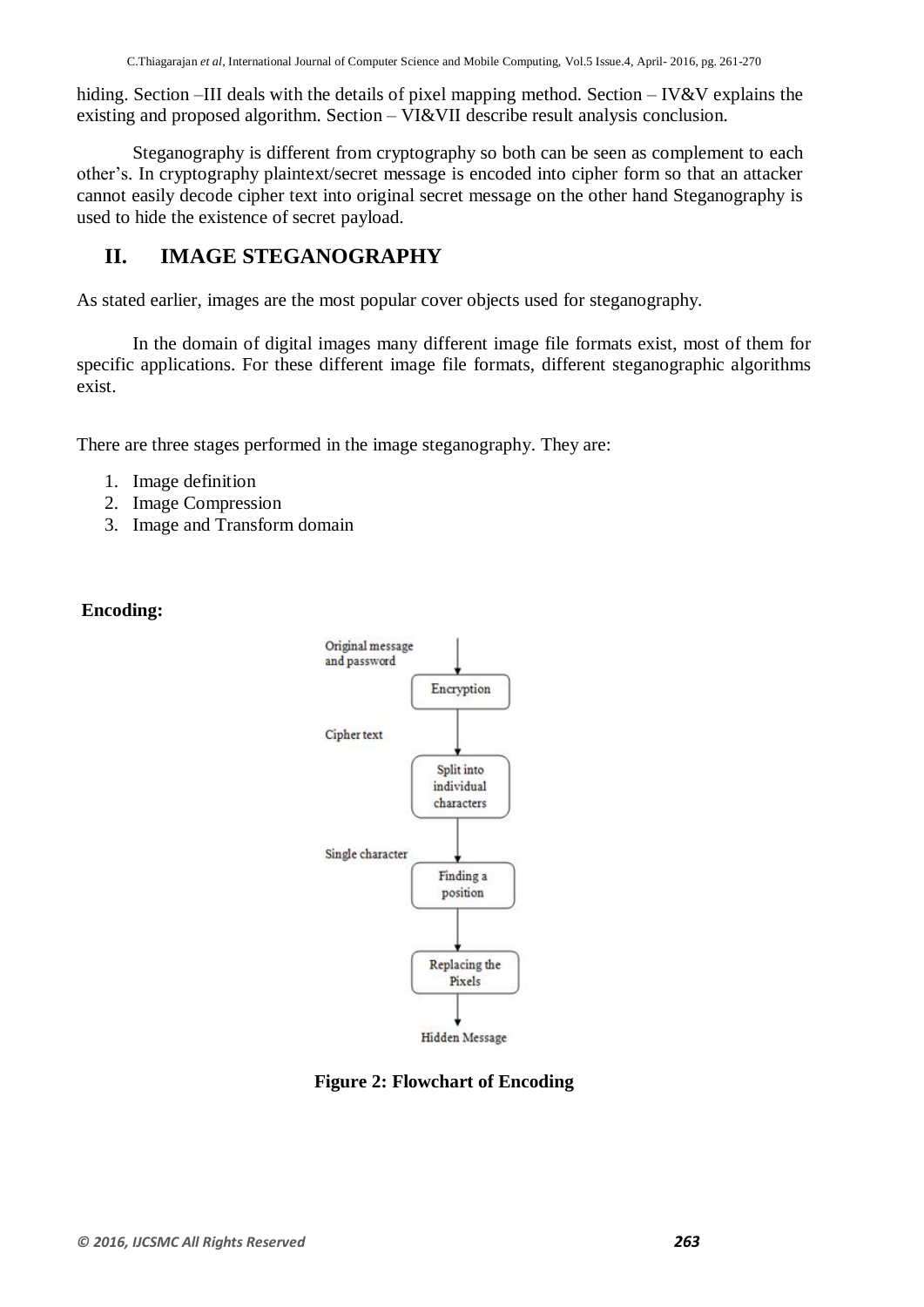#### **Decoding:**



#### **Figure 3: Flowchart of Decoding**

#### **Applications**

Steganography is applicable to, but not limited to, the following areas.

- 1) Confidential communication and secret data storing
- 2) Protection of data alteration
- 3) Access control system for digital content distribution
- 4) Media Database systems



#### **Figure 4: Block Diagram of Image Steganography**

To hide the secret message in cover image the proper cover image should be selected. It is very important to hide the information in digital image using pixel mapping algorithm, because there is a chance for losing of information at the time of communication. Figure 4 shows how the secret image and cover image are embedded and retrieved using a key. At first, the cover image and secret image and encoded using a secret key then it becomes the stego object. Then using the same key as in the encoder side, we retrieve the data as we send. This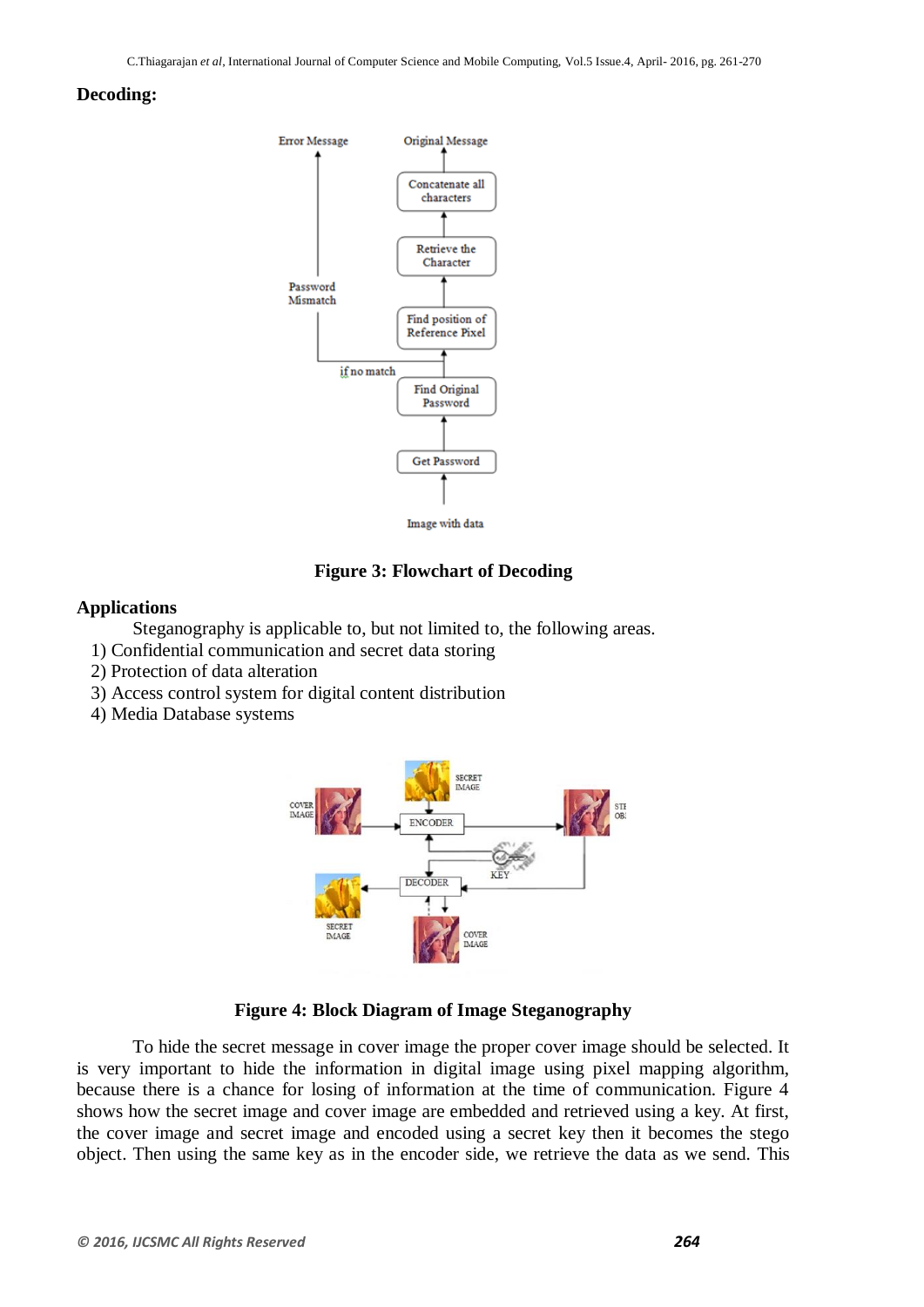process is analyzed by Histogram analysis. By doing histogram analysis, we are able to understand whether the information is embedded or not.

## **Comparison of Image Steganography Techniques**



|                              | <b>LSB</b> | <b>TRANS-</b><br><b>FORM</b><br><b>DOMAIN</b> | <b>SPREAD</b><br><b>SPECTRUM</b> | <b>STATISTICAL</b><br>TECH-<br><b>NIQUES</b> | <b>DISTORTION</b><br><b>TECHNIQUE</b> | <b>FILE AND</b><br><b>PALLET</b><br><b>EMBEDDING</b> |
|------------------------------|------------|-----------------------------------------------|----------------------------------|----------------------------------------------|---------------------------------------|------------------------------------------------------|
| <b>IMPERCEP</b><br>-TIBILITY | High       | High                                          | High                             | Medium                                       | Low                                   | High                                                 |
| <b>ROBUST</b><br>-NESS       | Low        | High                                          | Medium                           | Low                                          | Low                                   | Low                                                  |
| <b>CAPACITY</b>              | High       | Low                                           | High                             | Low                                          | Low                                   | High                                                 |

## **Table 1: Comparison of Image Steganography Techniques**

# **III. PIXEL MAPPING**

Pixel mapping is a [function](https://en.wikipedia.org/wiki/Function_(mathematics)) that maps (transforms)the [colors](https://en.wikipedia.org/wiki/Color) of one (source) [image](https://en.wikipedia.org/wiki/Digital_image) to the colors of another (target) image. A color mapping may be referred to as the [algorithm](https://en.wikipedia.org/wiki/Algorithm) that results in the mapping function or the algorithm that transforms the image colors. Color mapping is also sometimes called color transfer or, when grey scale [images](https://en.wikipedia.org/wiki/Grayscale) are involved, brightness transfer function (BTF).

There are two types of color mapping algorithms: those that employ the statistics of the colors of two images, and those that rely on a given [pixel](https://en.wikipedia.org/wiki/Pixel) correspondence between the images.

A common algorithm for computing the color mapping when the pixel correspondence is given is building the [joint-histogram](https://en.wikipedia.org/wiki/Frequency_distribution#Joint_frequency_distributions) of the two images and finding the mapping by using [dynamic](https://en.wikipedia.org/wiki/Dynamic_programming)  [programming](https://en.wikipedia.org/wiki/Dynamic_programming) based on the joint-histogram values.

When the pixel correspondence is not given and the image contents are different (due to different point of view), the statistics of the image corresponding regions can be used as an input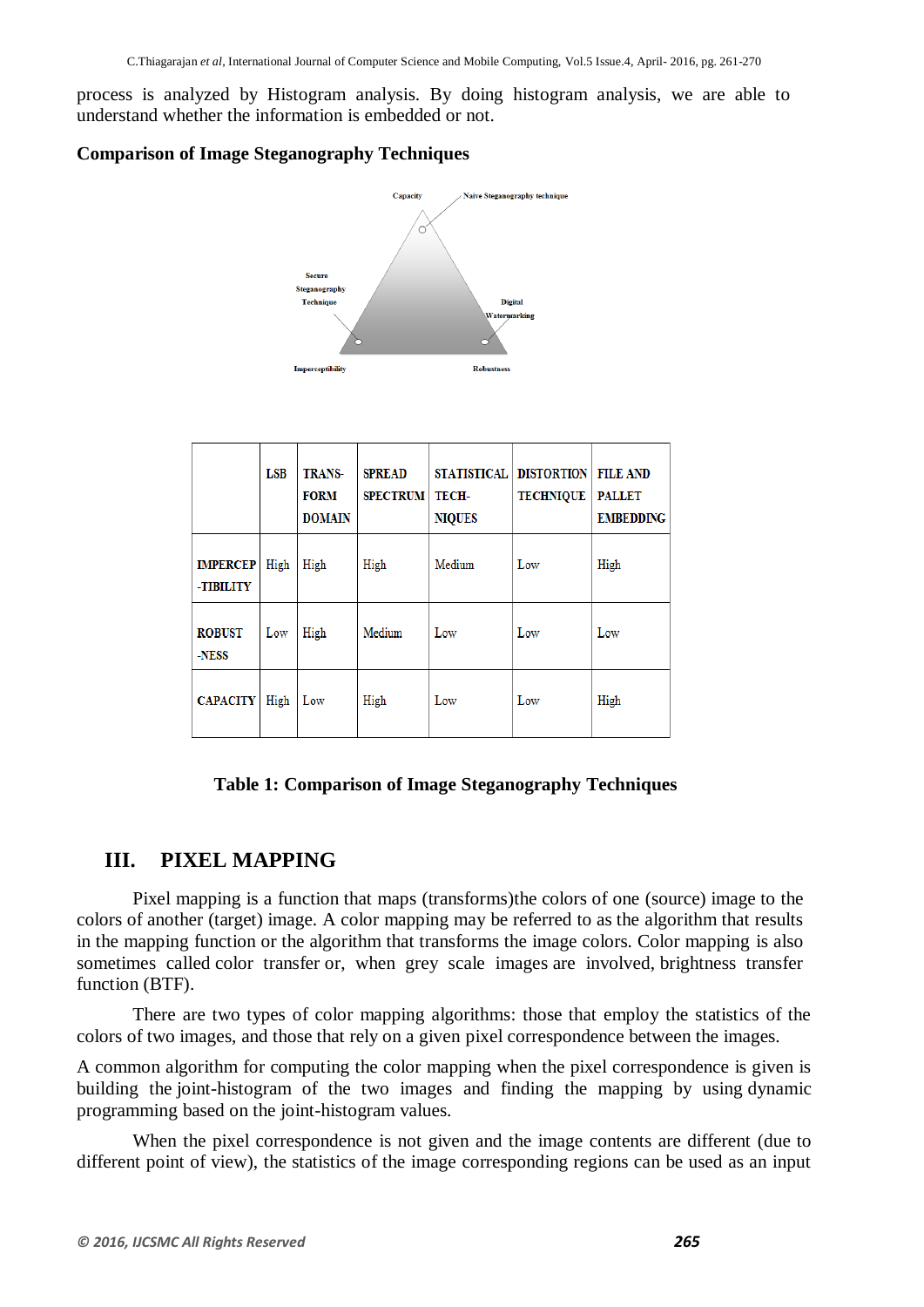to statistics-based algorithms, such as histogram matching. The corresponding regions can be found by detecting the corresponding [features.](https://en.wikipedia.org/wiki/Feature_detection_(computer_vision))

Pixel aspect ratio (often abbreviated PAR) is a mathematical [ratio](https://en.wikipedia.org/wiki/Ratio) that describes how the width of a [pixel](https://en.wikipedia.org/wiki/Pixel) in a [digital image](https://en.wikipedia.org/wiki/Digital_image) compares to the height of that pixel.

Most [digital imaging](https://en.wikipedia.org/wiki/Digital_imaging) systems display an image as a grid of tiny, square pixels. However, some imaging systems, especially those that must be compatible with [standard-definition](https://en.wikipedia.org/wiki/Standard-definition_television)  [television](https://en.wikipedia.org/wiki/Standard-definition_television) motion pictures, display an image as a grid of rectangular pixels, in which the pixel width and height are different. Pixel Aspect Ratio describes this difference.

### **APPLICATION:**

Color mapping can serve two different purposes: one is calibrating the colors of two cameras for further processing using two or more sample images; the second is adjusting the colors of two images for perceptual visual compatibility.

[Color calibration](https://en.wikipedia.org/wiki/Color_calibration) is an important pre-processing task in [computer vision](https://en.wikipedia.org/wiki/Computer_vision) applications. Many applications simultaneously process two or more images and, therefore, need their colors to be calibrated. Examples of such applications are: Image differencing, registration, object recognition, multi-camera tracking, co-segmentation and stereo reconstruction.

# **IV. EXISTING SYSTEM**

The existing system on this paper has the following limitations

- Lesser data hiding
- 2D algorithm-limited features
- LSB algorithm
- Gray Scale image etc

There are many versions of spatial steganography. All those methods directly change some bits in the image pixel values in hiding data. Least significance bit-based steganography is one of the simplest techniques that hide a secret message in the LSBs of pixel values without introducing many observable distortions. To our human eye, changes in the value of the LSB are unnoticeable. Thus, LSB can be used as an ideal position for hiding information. This does not involve any perceptual change in the cover object. Embedding of message bits can be done either in sequence or at random. This method is an improvement of Least Significant Bit (LSB) method for hiding information in images. It is being predicted that the proposed method will able to hide large data in a single image retaining the advantages and discarding the disadvantages of the traditional LSB method.

# **V. PROPOSED SYSTEM**

In this paper several conventional methods have been examined to assess their effectiveness in pixel locating identification. Despite the delicate adjustment of many parameters in the use of these methods, the results were still unsatisfactory. Edges extracted from nontrivial images are often hampered by fragmentation, meaning that the edge curves are not connected, edge segments are melted, or false edges that do not correspond to significant phenomena in the image are shown. It is therefore desirable to develop a dedicated pixel location method for image steganography method. Accordingly, a new computing algorithm is proposed in this paper to process a pixel editing and to identify the edges of images. Hence it will be useful to hide the secret data in the image.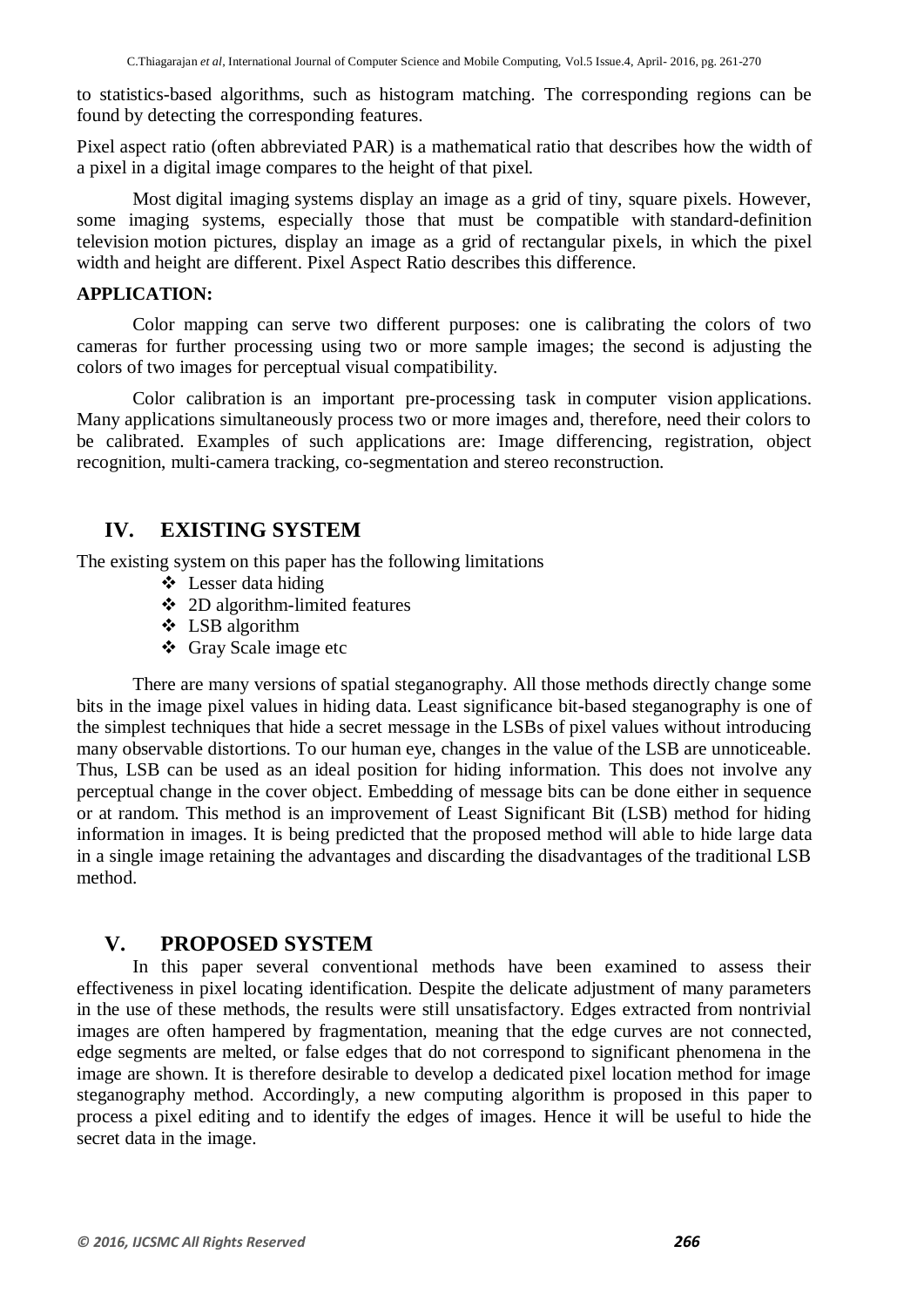#### **PIXEL SELECTION METHOD**

In our proposed technique we are consecutively selecting pixels to embed message bits into chosen pixel. We can also employ an arbitrary function 2r+ 5 % width to choose pixels in random way where r represents row of image. By using arbitrary locations we can develop the protection of clandestine communication. But sometimes, it may degrade the embedding capacity.

#### **FEATURES OF PROPOSED SYSTEM**

The following are some of the features of the proposed system: This algorithm provides a useful addition to Secret image processing.

- o Analysis in Pixel mapping scheme.
- o The work presented was aimed for the processing of pixel.
- o Further work is required to evaluate the performance of the algorithm in real-life steganography scenarios.

## **VI. RESULTS ANALYSIS**

The performance characteristics of the image steganography using pixel mapping are simulated. The various performances namely cover image, secret image, 4-bit image to hide, stego image and also histogram analysis of cover image and stego image are analyzed for the proposed algorithm. This is original image (without hidden information). The file format of this image is BMP (Bitmap Pixels). The extension of this file is .bmp. To embed the text into the original image , get the information from the user in the format file name with extension (.bmp).Usually the information is embedded into the image is in the format of image. Its file extension must be .bmp. The secret information is pixel mapped, so the secret image is changed to 4-Bit Image. Then the image is hidden on the original image. After embedding some information into the original image we get the stego images (with hidden information).Since it is color image the large number of colors (over 16 million) that can be used go well beyond the human visual system (HVS), which makes it very hard to detect once a secret message. has been encoded. The other benefits are that a much larger amount of hidden data can be encoded into a 24-bit digital image. After embedding some information into the original image, the stego image looks very much similar to the original image. Since the color image consists of 24 pixels, there is no fading occurred in the stego image.

For the human vision, there is no difference between original image and stego image. Hence, we are going to check the histograms of both original and stego image. X- axis represents the resolution value of the image and Y- axis represents the intensity of the image. Sudden rise or peak in the histogram denotes that some information has been hidden in the particular pixels.



**Fig 5: Cover Image (left) and Stego Image (right)**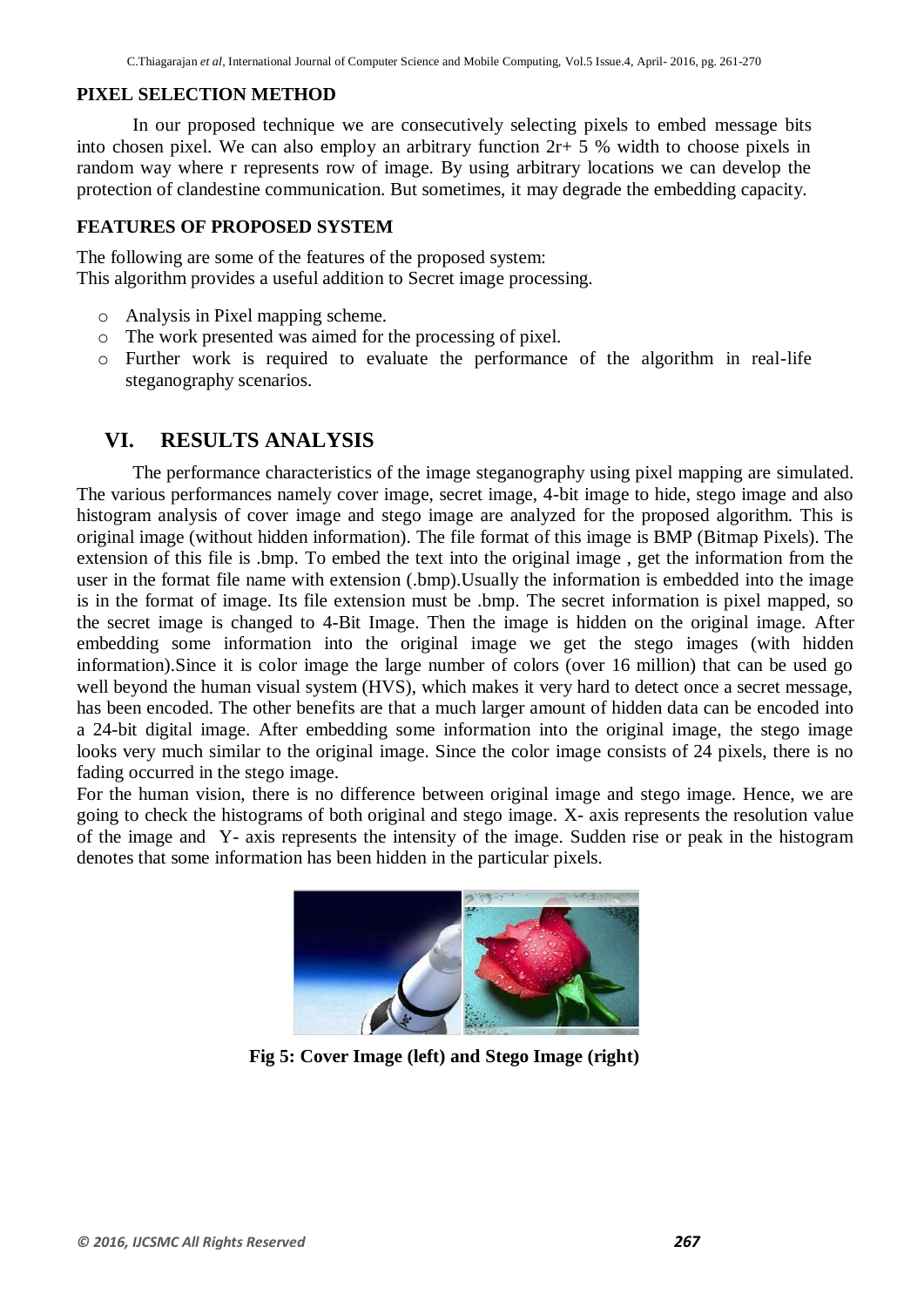

**Fig 6: 4-bit image to hide(left) and Stego image(right)**



**Fig 7: Histogram analysis for cover Image**



**Fig 8: Histogram analysis for stego Object**



**Fig 9: Relationship between secret data length and compress key length**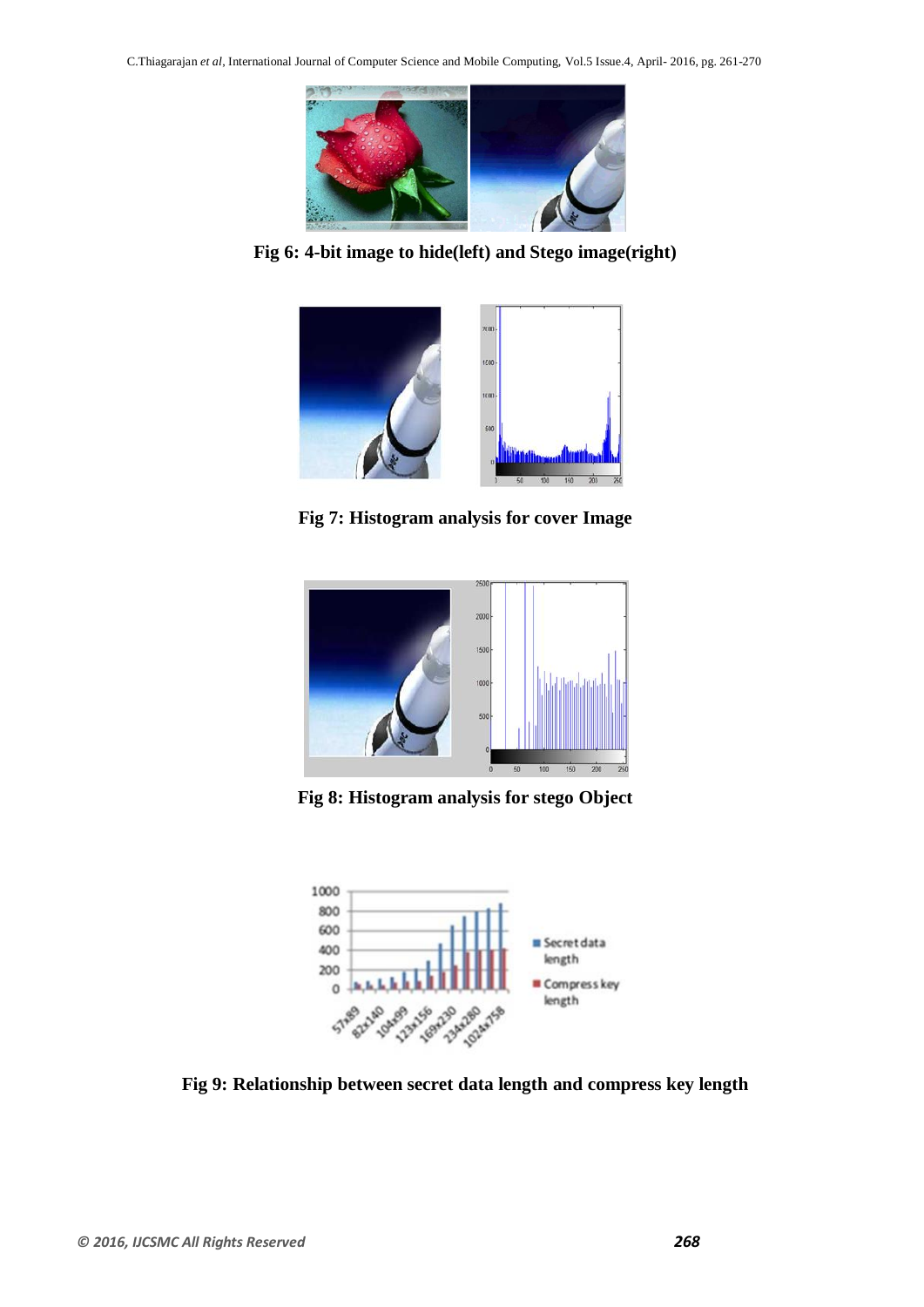# **VII. CONCLUSION**

Data hiding is a challenging and most important task in the field of information security. In this paper we have proposed a pixel mapping algorithm which is able to hide secret information in the colored RGB image having 24-bit format. By using this algorithm, we are capable of hiding the more data in which the intruder does not know what information is transferred. For the security purpose only we are going for steganography.

### **REFERENCES**

- [1] Fridrich Jessica M. Goljan; D. Soukal (2004). ["Searching for the Stego](http://www.ws.binghamton.edu/fridrich/Research/Keysearch_SPIE.pdf)  [Key"](http://www.ws.binghamton.edu/fridrich/Research/Keysearch_SPIE.pdf) (PDF).Proc. SPIE, Electronic Imaging, Security, Steganography, and Watermarking of Multimedia Contents VI 5306: 70–82. Retrieved 23 January 2014.
- [2] Prashanthi.G,SandhyaRani.K, Deepthi.S "LSB and MSB Based steganography for Embedded Modified DES Encrypted Text", International Journal of Advanced Research in Computer Science and Software Engineering, Vol.3,Issue 8,August 2013,pp.788-799.
- [3] DeepeshRawat, VijayaBhandari,"Steganography Technique for Hiding Text Information in Color Image using Improved LSB Method", International Journal of Computer Applications, Vol.67, No.1, April 2013,pp.22-25.
- [4] Prince Kumar Panjabi and Parvinder Singh, " An Enhanced Data Hiding Approach using Pixel Mapping Method with Optimal Substitution Approach", International Journal of Computer Applications (0975 – 8887) Volume 74– No.10, July 2013.
- [5] S. Lyu and H. Farid, "Steganalysis using higher-order image statistics," IEEE Trans. Inf. Forensics Secure., vol. 1,no. 1, pp. 111–119, Mar. 2006.
- [6] Souvik Bhattacharyya and Gautama Sanyal, "Study and analysis of quality of service in different image based Steganography using PMM" International journal of applied information system – foundation of computer science, New York, USA 2012.
- [7] T. Morkel, J. H. P. Eloff, M. S. Olivier, "An Overview of Image Steganography", Information and Computer Security Architecture (ICSA) Research Group, Department of Computer Science, University of Pretoria, SA.
- [8] Clair, Bryan. "Steganography: How to Send a Secret Message", www.strangehorizons.com / 2001 / 20011008 /steganography.shtmI8Nov.2001.
- [9] M.Sivaram B.DurgaDevi J.Anne Steffi, "Steganography of two lsb bits", International Journal of Communications and Engineering, Vol.1– No.1, Issue: 01, March 2012.
- [10] WaiWaiZin,"Message Embedding In PNG File Using LSB Steganographic Technique", International Journal of Science and Research (IJSR) Vol. 2 Issue 1, January 2013, pp. 227-230.